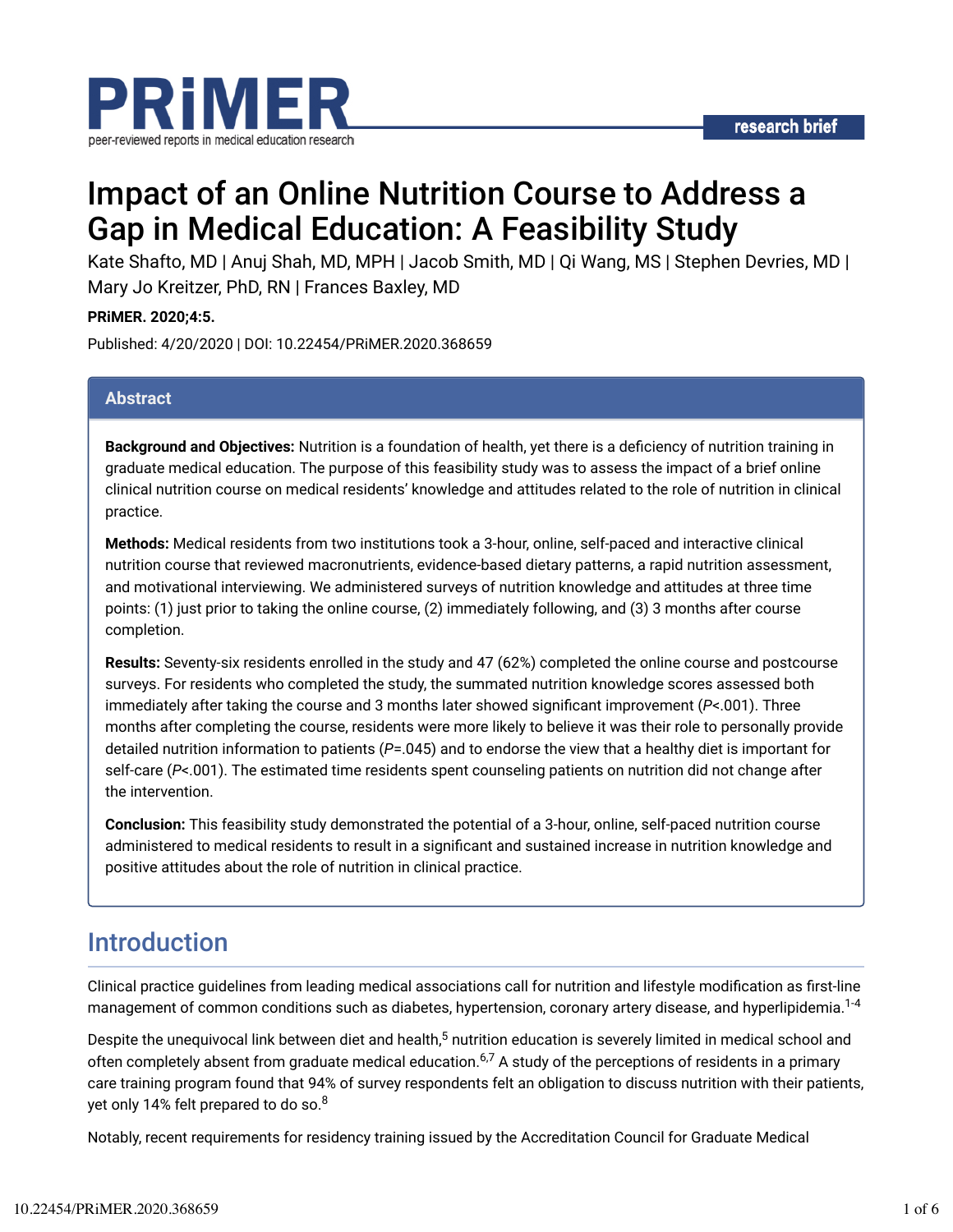Education highlight the growing problem of burnout and cite the importance of a healthy diet for resident physician well-being.<sup>9</sup> Nevertheless, due to lack of training in nutrition, residents are in no better position than the general public to understand the composition and importance of a healthy diet. $^{10}$ 

Medical residency programs need innovative strategies to teach evidence-based, clinically relevant information about nutrition, with minimal time reallocated from competing priorities and without overstepping duty hour restrictions. Online nutrition self-study modules are a means of striking this balance. This feasibility study examined the impact of a self-paced, online nutrition course on residents' understanding of clinical nutrition, attitudes regarding the role of nutrition in clinical practice, and perception of the importance of nutrition for self-care.

# **Methods**

Resident physicians from all years of training from two institutions, family medicine at Northwestern McGaw University (NU) and internal medicine at the University of Minnesota (UMN), were invited to participate. The institutional review boards of both institutions approved this study. Participation was voluntary and no incentive or compensation was provided. Data from both sites were combined for analysis. Prior to this study, the formal curriculum of both residency programs did not include content dedicated to the role that nutritional factors play in the prevention and management of chronic illness.

#### *Nutrition Education Course*

We gave study participants access to the 3-hour, online course approved for continuing medical education, *Nutrition Science for Health and Longevity: What Every Doctor Needs to Know. The course was developed by the nonprofit* Gaples Institute.<sup>11</sup> The course consists of four modules that address macronutrient nomenclature, food sources of macronutrients, and key clinical nutrition trials (see course outline in Appendix 1).

Each module incorporates interactive elements that prompt learners to actively engage with the content. In simulated patient encounters, learners must choose how to counsel patients from a range of potential responses, and contextually relevant feedback is provided depending on the chosen response.

The two institutions presented the nutrition course to residents in different ways based on scheduling opportunities: NU allocated a half day during which residents individually completed the modules. UMN residents accessed the modules as time allowed throughout a month-long outpatient rotation with no specific time reserved for completion of the nutrition course.

#### *Surveys*

We surveyed residents at three time points: (1) immediately before taking the online nutrition course, (2) immediately following, and (3) 3 months after completing the course. Survey questions included inquiries regarding personal dietary practices, attitudes regarding nutrition in practice, and nutrition science knowledge. We calculated the nutrition knowledge score from 14 questions that covered a range of concepts considered foundational by the investigators (see Appendix 2).

#### *Statistical Analysis*

We calculated and presented descriptive statistics using means and standard deviations for continuous variables, and frequencies and percentages for categorical variables. To assess change from pre- to immediate-post and to 3-month post, participants who completed all three surveys were included. Linear mixed models (for continuous outcomes) or generalized linear mixed models (for categorical outcomes) were used to evaluate change over time. We performed analyses for each site separately and for two sites combined; we used the software program SAS 9.3 (SAS Institute, Cary NC) for statistical analysis. We set statistical significance at a *P* value <.05.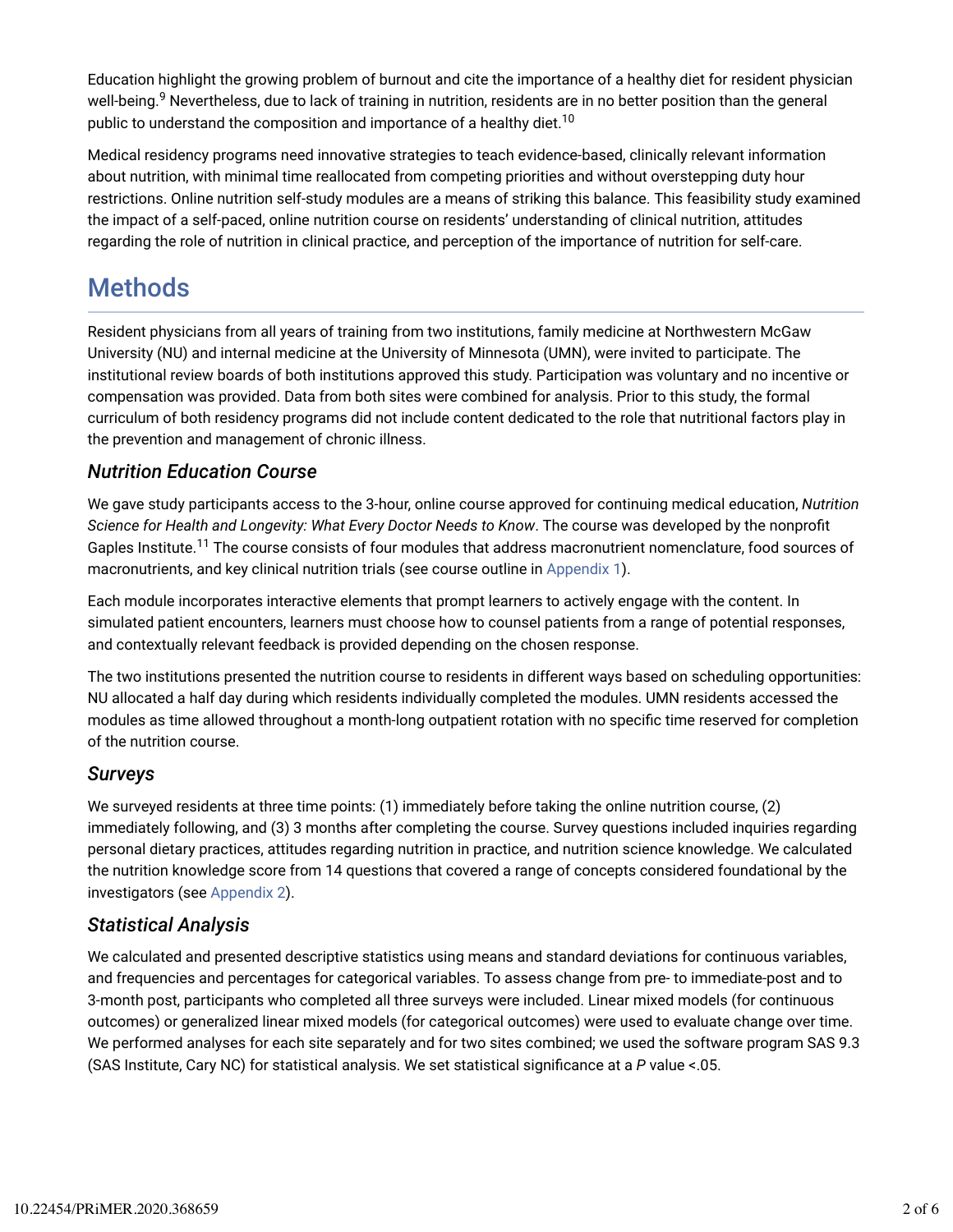# **Results**

A total of 76 residents were enrolled in the study and 47 (62%) completed all three surveys: 29/32 (91%) from the NU cohort, and 18/44 (41%) from the UMN cohort. Data presented is from the 47 residents who completed all portions of the study.

#### *Nutrition Knowledge*

The nutrition knowledge scores increased substantially both immediately after the course, as well as at the 3-month postcourse assessment (P<.001), see Table 1. Subgroup analysis of each of the two cohorts showed a significant increase in knowledge scores at 3-month follow-up for both groups: UMN (9.5 to 11.4, *P*=.003) and from NU (9.2 to 10.7, *P*=.001).

#### *Attitudes Regarding Nutrition in Practice*

A persistent shift in the residents' view of the role of nutrition in medical care was noted at 3 months. While at baseline 66% of the residents in the study believed that their role includes providing nutrition information to their patients, 83% endorsed that view at 3 months following the intervention (*P*=.045). The self-reported time spent counseling patients on nutrition (3.2 minutes per clinic visit at baseline), did not significantly change throughout the study period.

#### *Self-Care*

After completing the nutrition course, residents were more likely to believe that maintaining a healthy diet was important for self-care, with persistence of this belief noted at 3-month follow-up (*P*=.0003). Self-reported vegetable and fruit consumption totaled 2.98 servings/day at baseline and did not significantly change throughout the study.

### **Discussion**

This feasibility study of an interactive 3-hour nutrition course resulted in a significant increase in the summated nutrition knowledge scores, which persisted at 3 month follow-up. The increase in nutrition knowledge score is likely to be clinically significant, as it demonstrates an improved understanding of nutrition concepts that were assessed a priori to be foundational for clinical practice.

After completion of the online nutrition course, significantly more residents believed it was their personal responsibility to provide nutritional information to their patients. Nevertheless, the time residents spent counseling patients about nutrition did not change. As no attempt was made to change the structure of clinic visits during the study, it is possible that lack of time and the absence of modeling by clinical mentors were limiting factors.<sup>12</sup>

Compared to baseline, the study group reported a greater belief in the importance of nutritional self-care. As rates of burnout rise among residents, data suggests that improved dietary self-care among physicians could help to promote resilience and promote a sense of greater well-being.<sup>13,14</sup> Although no difference was reported in residents' intake of vegetables and fruit, the possibility that other dietary changes were made cannot be excluded.

The Nutrition in Medicine Project developed at the University of North Carolina has offered an online curriculum since 1995.<sup>15</sup> Since then, a variety of other online programs have become available, with structures ranging from video to slide-type presentations. 16,17

Research on effective learning in online curricula for medical education has shown that the addition of interactivity results in up to a 75% improvement in retention of new material over more passive methodologies.<sup>18,19</sup> The online curriculum used in this study included extensive use of interactive elements that require learners to make choices, estimate effects, and experience simulated clinical encounters that present a range of feedback options.

Limitations of this feasibility study include the small sample size and an incomplete data set. We observed knowledge and attitudinal changes at 3 months, but longer-term changes could not be assessed. Although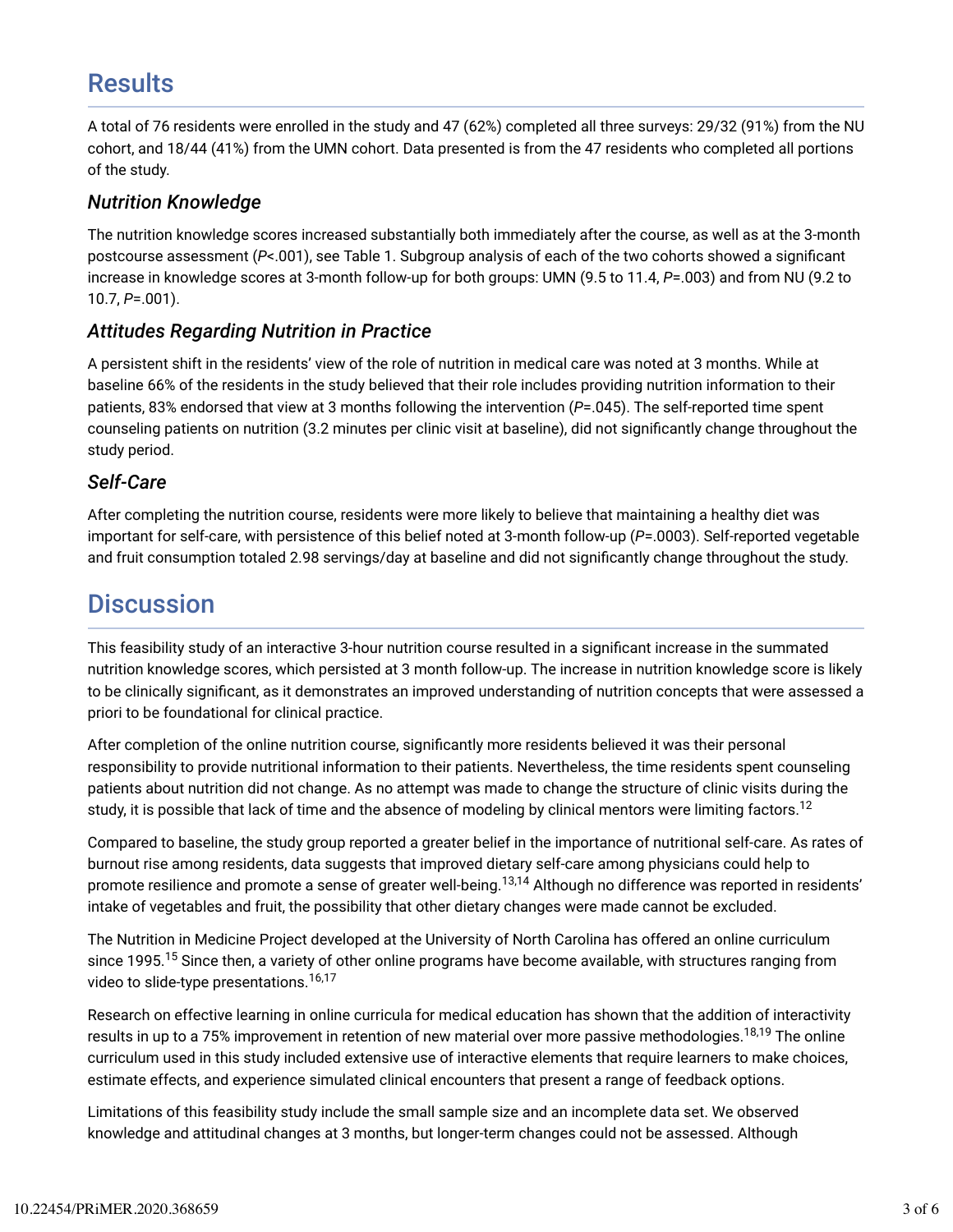developed a priori by a consensus of senior clinical educators, the survey instrument utilized has not been validated. The possibility of bias resulting from the lack of data from those who did not complete the study cannot be excluded. The UMN residents had a lower completion rate compared to the NU group. A credible hypothesis is that the allocation of a specific time to complete the 3-hour course, as was done in the NU group, served to establish the curriculum as a priority and thereby enhanced engagement. A longer-term investigation with a validated survey would be useful for further study.

Strengths of this study included the inclusion of training programs in two institutions with different types of course delivery. The incorporation of interactivity, a prominent feature of the nutrition course studied, encourages active learning and has been shown to result in substantial improvement in retention of new material compared to more passive methodologies.<sup>18,19</sup>

### **Conclusion**

This pilot study demonstrates the feasibility of a brief, interactive, online nutrition course in graduate medical education. The potential for utilizing this type of program for resident education in clinical nutrition is promising, as it is easily scalable, independent of local expertise, and time efficient.

## Tables and Figures

| <b>Survey Item</b>                                                                                                                                       | Pre         | <b>Post</b>  | 3 Months    | Pre vs<br><b>Post</b> | <b>Pre</b><br>vs <sub>3</sub><br><b>Months</b> |
|----------------------------------------------------------------------------------------------------------------------------------------------------------|-------------|--------------|-------------|-----------------------|------------------------------------------------|
|                                                                                                                                                          |             |              |             | P Value               | P Value                                        |
| How important do you think it is:                                                                                                                        |             |              |             |                       |                                                |
| for you to maintain a healthy diet? (score 1-5)                                                                                                          | 4.39 (0.71) | 4.74 (0.49)  | 4.74 (0.49) | .0003                 | .0003                                          |
| for physicians to understand nutrition? (score 1-5)                                                                                                      | 4.57 (0.62) | 4.77 (0.48)  | 4.72 (0.50) | .016                  | .054                                           |
| for physicians to model healthy behaviors? (score 1-5)                                                                                                   | 4.38 (0.68) | 4.72 (0.50)  | 4.51 (0.72) | .002                  | .23                                            |
| On average, how many servings of fruits and vegetables<br>combined do you eat every day?                                                                 | 2.98(1.31)  | 3.23(1.20)   | 3.02(1.05)  | .068                  | .76                                            |
| Minutes spend counseling patients on nutrition during<br>patient visit                                                                                   | 3.16(2.91)  | 3.04(2.40)   | 2.99(2.24)  | .74                   | .63                                            |
| Overall knowledge of nutrition (score 0-14)                                                                                                              | 9.43(1.56)  | 12.38 (1.24) | 11.04(1.61) | < .0001               | < 0.0001                                       |
| <b>Philosophy Regarding Nutrition</b><br>in Medical Practice                                                                                             |             |              |             |                       |                                                |
| do not believe my role is to counsel patients about<br>nutrition. OR I believe my role is limited to giving some<br>basic nutrition info to my patients. | 16 (34%)    | 10 (21%)     | 8(17%)      | .14                   | .045                                           |
| Involve personally, providing detailed nutrition<br>information to patients and answering common dietary<br>questions                                    | 31 (66%)    | 37 (79%)     | 39 (83%)    |                       |                                                |

Table 1: Change Over Time Among Residents Who Completed All Three Surveys (N=47). Data Are Presented as Mean (SD) or n (%)

#### Acknowledgments

From the University of Minnesota, the authors thank Jill Charles, Meghan Rothenberger, MD and Paula Skarda, MD for their roles in the study. From Northwestern University, the authors thank Deborah Clements, MD and Mary Talen, PhD, as well as Laura Schroeder, Sybil Chadwick, and Jeanne Menon for administrative support.

**Disclosures**: Dr Devries is the executive director of the educational nonprofit Gaples Institute that developed the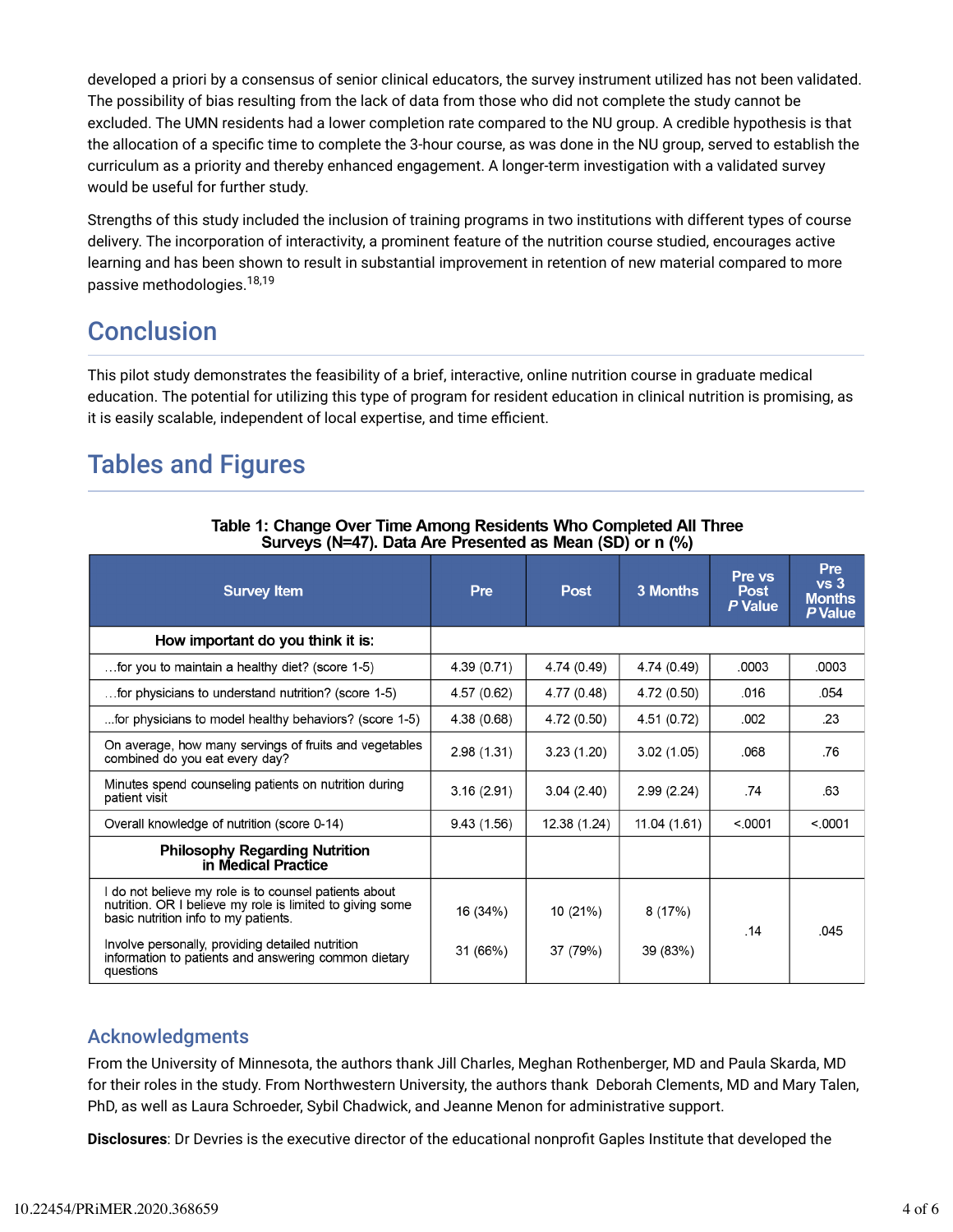nutrition course used in this study. The course was developed entirely through philanthropy to the Gaples Institute, a nonprofit that does not seek or receive corporate support. Dr Devries reports that he receives no royalties or other personal financial consideration from the sale of this or any course.

#### Corresponding Author

Stephen Devries, MD

Gaples Institute for Integrative Cardiology; 655 Deerfield Road; Suite 100-328; Deerfield, Il 60015 sdevries@gaplesinstitute.org

#### **Author Affiliations**

Kate Shafto, MD - University of Minnesota Medical School, Hennepin Healthcare, Department of Internal Medicine, Minneapolis, MN

Anuj Shah, MD, MPH - Department of Family and Community Medicine, McGaw Northwestern Family Medicine, Chicago, IL

Jacob Smith, MD - Erie Family Health Center, Chicago IL | Department of Family and Community Medicine, McGaw Northwestern Family Medicine Residency at Humboldt Park, Chicago, IL

Qi Wang, MS - Clinical and Translational Science Institute, University of Minnesota, Minneapolis, MN

Stephen Devries, MD - Gaples Institute for Integrative Cardiology, Deerfield, IL | Division of Cardiology, Northwestern University Feinberg School of Medicine, Chicago, IL

Mary Jo Kreitzer, PhD, RN - Earl E. Bakken Center for Spirituality & Healing | School of Nursing, University of Minnesota

Frances Baxley, MD - Erie Family Health Center, Waukegan IL | Department of Family and Community Medicine, McGaw Northwestern Family Medicine Residency at Lake Forest, IL

#### References

- 1. Garber AJ, Abrahamson MJ, Barzilay JI, et al. Consensus statement by the American Association of Clinical Endocrinologists and American College of Endocrinology on the comprehensive type 2 diabetes management algorithm – 2018 executive summary. 2018;24(1):91-120.
- 2. Grundy SM, Stone NJ, Bailey AL, et al. AHA/ACC/AACVPR/AAPA/ABC/ACPM/ADA/AGS/APhA /ASPC/NLA/PCNA guideline on the management of blood cholesterol: a report of the American College of Cardiology/American Heart Association Task Force on Clinical Practice Guidelines. J Am Coll Cardiol. 2019; 139e1082-e1143.
- 3. Whelton PK, Carey RM, Aronow WS, et al. 2017 ACC/AHA/AAPA/ABC/ACPM/AGS/APhA/ASH /ASPC/NMA/PCNA guideline for the prevention, detection, evaluation, and management of high blood pressure in adults. J Am Coll Cardiol. 2018;71(19):e127-e248. https://doi.org/10.1016/j.jacc.2017.11.006
- 4. Qaseem A, Fihn SD, Dallas P, Williams S, Owens DK, Shekelle P; Clinical Guidelines Committee of the American College of Physicians. Management of stable ischemic heart disease: summary of a clinical practice guideline from the American College of Physicians/American College of Cardiology Foundation/American Heart Association/American Association for Thoracic Surgery/Preventive Cardiovascular Nurses Association/Society of Thoracic Surgeons. Ann Intern Med. 2012;157(10):735-743. https://doi.org/10.7326 /0003-4819-157-10-201211200-00011
- 5. Mokdad AH, Ballestros K, Echko M, et al; US Burden of Disease Collaborators. The State of US Health, 1990-2016: Burden of Diseases, Injuries, and Risk Factors Among US States. JAMA. 2018;319(14):1444-1472. https://doi.org/10.1001/jama.2018.0158
- 6. Daley BJ, Cherry-Bukowiec J, Van Way CW III, et al; A.S.P.E.N. Task Force on Postgraduate Medical Education. Current Status of Nutrition Training in Graduate Medical Education From a Survey of Residency Program Directors: A Formal Nutrition Education Course Is Necessary. JPEN J Parenter Enteral Nutr. 2016;40(1):95-99. https://doi.org/10.1177/0148607115571155